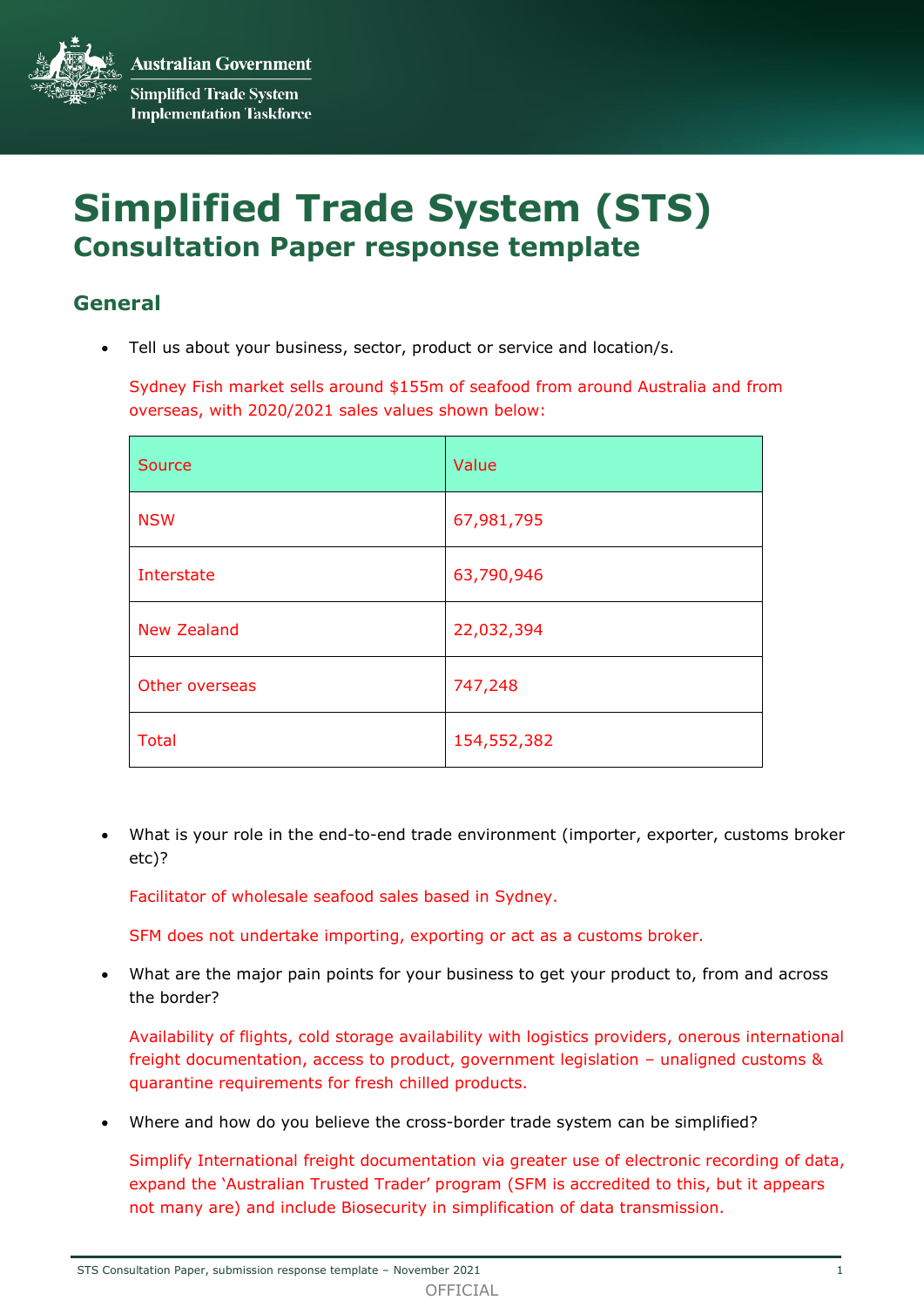What changes in the trade process have you incorporated or seen as result of the COVID-19 pandemic that would be beneficial to continue?

None of any benefit to ourselves, if anything the pandemic limited access to seafood for both domestic and international trade.

 What have you seen in other countries' current trade processes that you think could be implemented in Australia?

Free trade agreements

Consolidation of Australia bound shipments to single Australian consignee

## **1. Reviewing red tape**

 Which government processes or regulations could be improved (made simpler, more integrated or less duplicative)?

Border force and Biosecurity, particularly as they apply between NZ and Aus. Both countries catch many similar species of seafood yet food safety standards that are not rigorously monitored or applied to Australia captured species do apply to NZ caught equivalent (e.g. Histamine and mercury)

Processes be given the responsibility of the business to report against - subject to accreditation (similar to Australian Trusted Trader). SFM has traded these species for a number of years and is fully aware of the requirements and can assist with the process.

 Which government requirements take the most time to meet and what impact does that have on your business?

AQIS, namely Imported Foods Inspection Program. The current process slows down our ability to obtain clearances for some products which is particularly an issue for ourselves as we trade in fresh and highly perishable products.

DAWE/COLS to allow advanced screening or shorter screening times for Trans-Tasman origin shipments, e.g. ensuring NZ trade lane is consistently operating at highest possible levels, albeit NZ FISH is already processed via accreditation (AEP) and there are NO delays.

 If available, please provide data on the time taken to complete these processes/regulations, and/or the costs to your business.

Difficult to estimate as it varies considerably, however it does impact on suppliers' willingness to supply SFM due to the regulations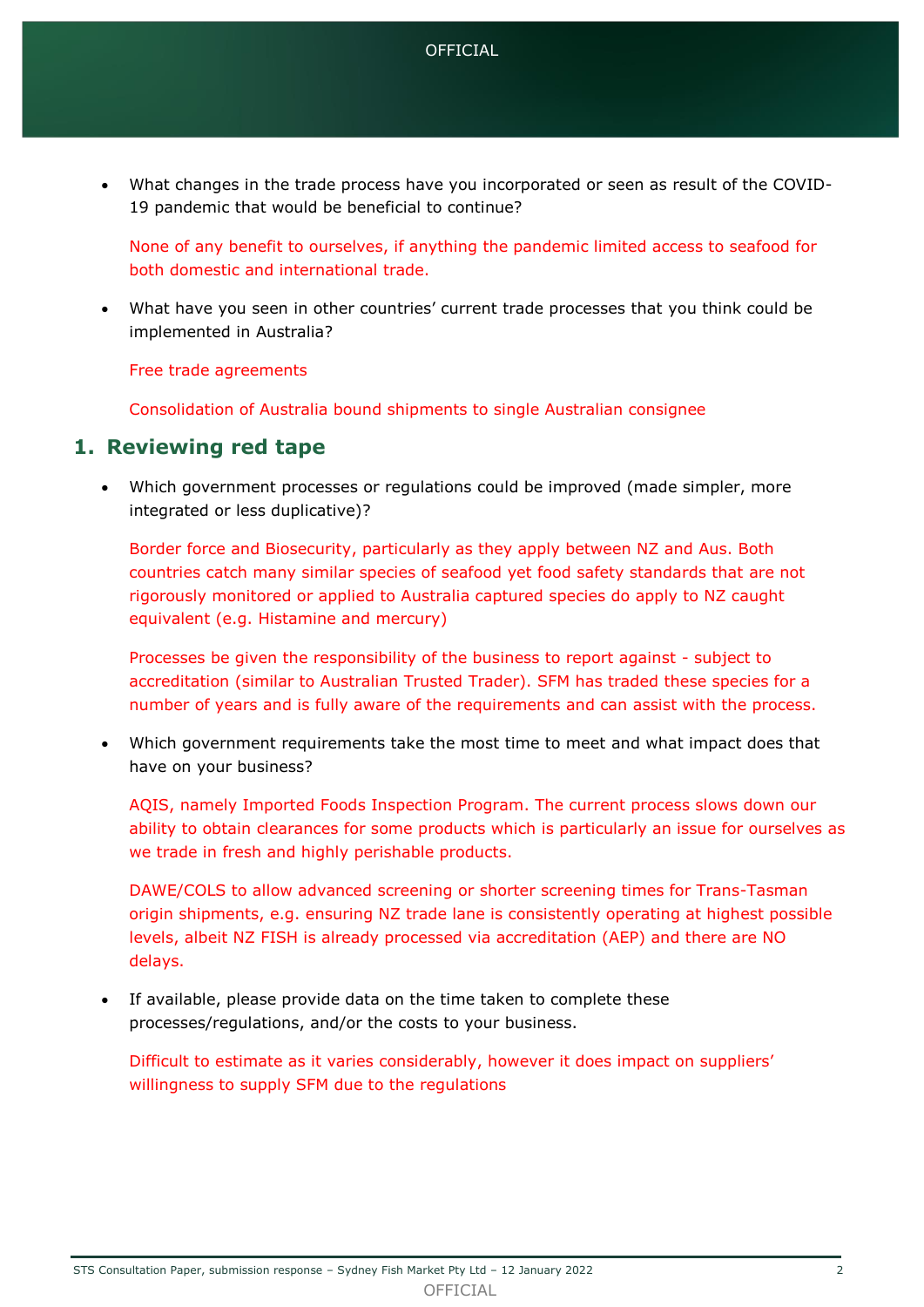# **2. Digital transformation**

 What tools/systems are you using to move goods across (Australia's?) borders? Do you use the systems of brokers or other third-party service providers to facilitate trade activity? If you use brokers or other third-party services, why?

SFM utilises Mainfreight International for its clearances. SFM does not have the volume or level of transactions to justify undertaking these functions itself.

 Which part/s of your trade processes are still using paper and/or scanned documents and attachments to emails?

Many businesses still provide fax shipping documents to Mainfreight International.

 How old is your current technology? What is your future technology roadmap, and what is the timeframe?

Currently sell around 80% via auction using computerised clock sales system (17 years old – however various upgrades have taken place since).

SFM will be undertaking digital trading (expected go live April 2022) to facilitate greater domestic and international trade.

Digital integration and a streamlining of customs documents are critical to facilitate ease international trade and encourage greater supply into Australia.

 What technology changes have you incorporated or seen as a result of the COVID-19 pandemic that you would like to continue?

Focus has been on developing digital trading platform as this is seen as critical for future success of SFM business.

 What changes would you like to see to government systems and what impact could this have on your business?

Better liaison with SFM to allow digital trading

Provide import customers with a portal to track status of international clearances

Abatement in lodgement fees to incentivise early lodgement by brokers/exporters, may encourage smaller Trans-Tasman volume exporters to ship more frequently

Introduction and monitoring KPIs for both brokers and importers, including Continuous Improvement Programs, i.e. ideas for improvement from Importers, including SFM, can be heard and considered more readily and in a timely manner.

 What aspects of a 'tell us once' digital service would have the biggest impact on your business and why?

Consolidated digital international electronic clearances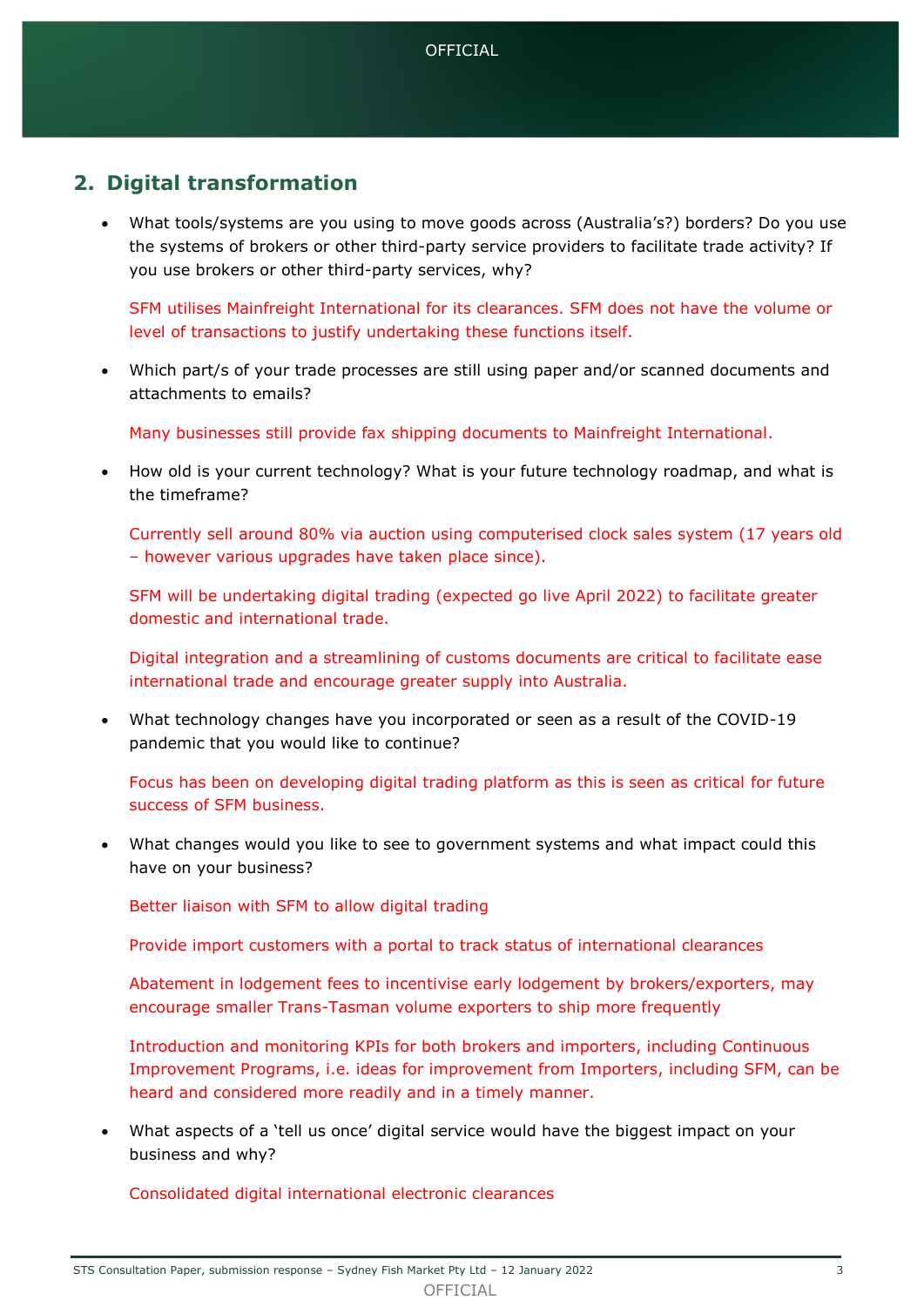## **3. Data**

How can the government make information requirements clearer or less duplicative?

Government & business liaise better to understand each other's requirements and how these can be incorporated into their systems.

Renewal of import permit – listed goods and type should be automatically rolled into the new permit without having to complete whole new application. Update paper based application to full on-line renewal system. Further, an electronic system should be introduced to alert import business of changes in import/export legislation and how they impact existing permits.

 How could government better support use of common trade-related data standards within the trade sector?

Standardised fish names, often between countries species names differ leading to deception substitution (common Australian marketing fish names should have precedence over imported species names). Such a move would increase level of confidence in importers and the species they import, i.e. they receive what they expect to receive

 Do you have examples of where your business has experienced increased administrative complexity, cost or delays because government systems do not 'talk' to or share data with each other?

Biosecurity and customs are not tightly integrated, resulting in unnecessary delays in the clearance of some shipments, again a big issue with highly perishable goods.

 What opportunities are there for any of your data holdings to be used in other ways to improve cross-border trade?

SFM would be happy to share data on volume and value by species to the Australian seafood industry if this would assist in demonstrating the importance of international sourced seafood products for the Australian consumer

## **4. Federal, state and territory governments**

 What is currently working well in interactions across government jurisdictions that could be expanded or replicated?

The use of House airway bills, as currently utilised by some clearance agencies, e.g. Mainfreight International, to be rolled-out across multiple forwarders/clearance houses.

 Which information required by federal, state or territory government is difficult or costly to obtain?

Timely and up to date volumes of all imported seafood into Australia by jurisdiction